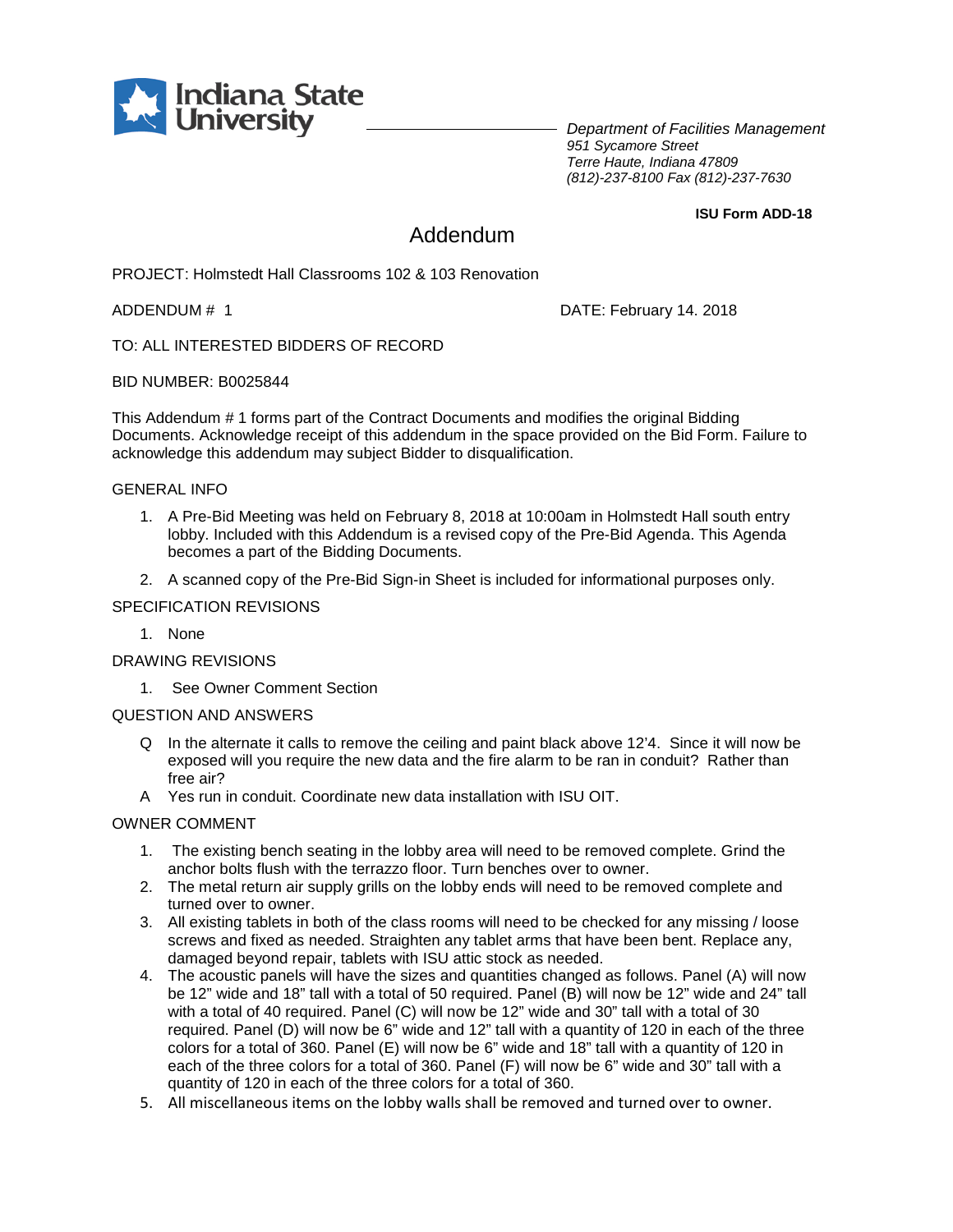End of Addendum # 1

attachments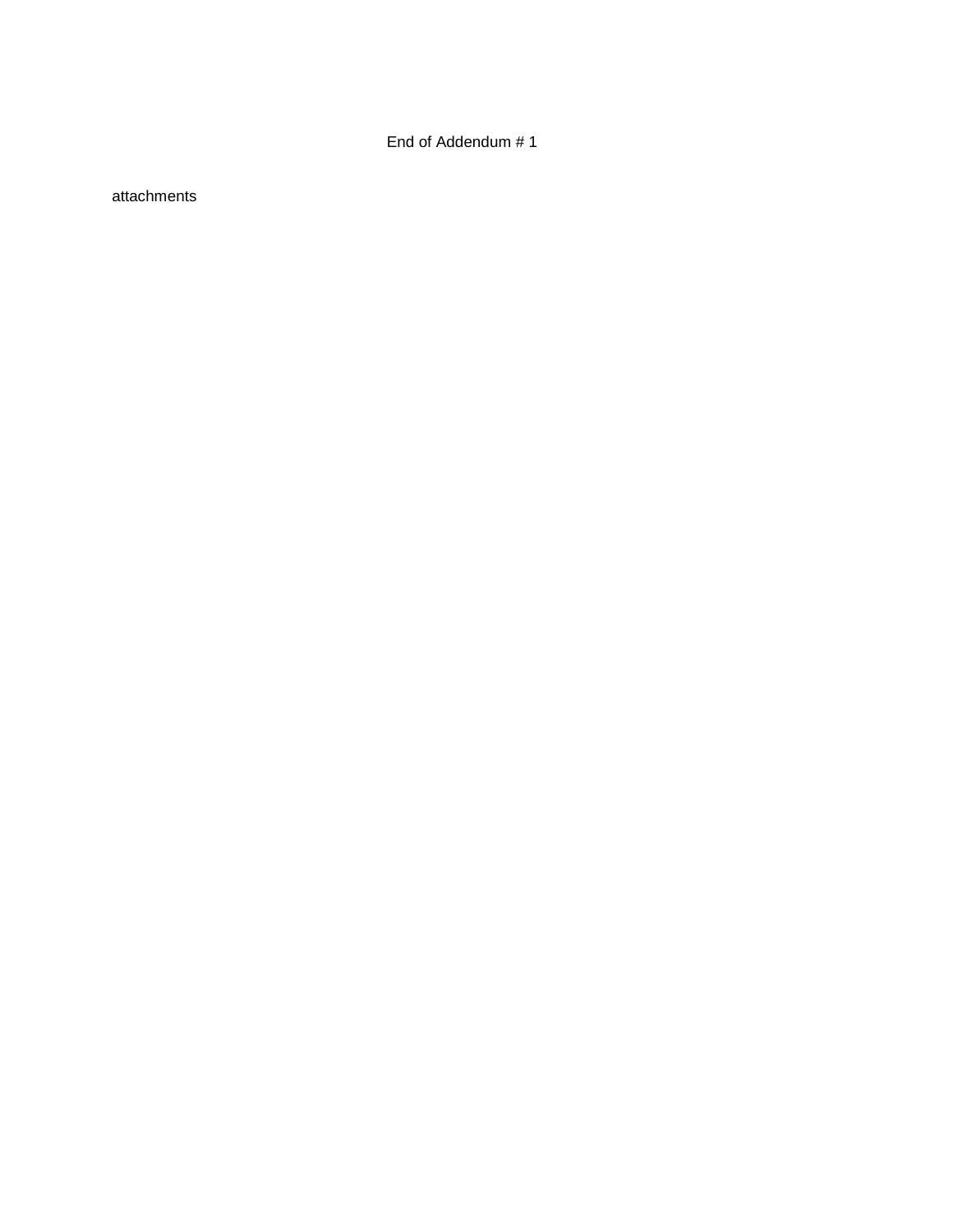

*Department of Facilities Management 951 Sycamore Street Terre Haute, Indiana 47809 (812)-237-8100 Fax (812)-237-7630*

#### **ISU Form PBA-18A/E**

### **Pre-Bid Conference Agenda / Information**

DATE: February 8, 2018 TIME: 10:00am

LOCATION: Holmstedt Hall South Lobby

**Introduce Project…..** Holmstedt Hall Classrooms 102 & 103 Renovation, Bid Number B0025844

#### **Architect/Engineer: ISU Department of Facilities Management/R.E. Dimond and Associates**

| Main Contact: Scott Tillman      | Phone 812-237-8198 E-mail scott.tillman@indstate.edu |
|----------------------------------|------------------------------------------------------|
| R.E. Dimond Contact: Dale Warner | Phone 317-634-4672 E-mail dale, warner@redimond.com  |

#### **Introduce Owner's Team…**

Bryan Duncan, Dir Capital Planning & Improvements 812-237-8195 e-mai[l bryan.duncan@indstate.edu](mailto:bryan.duncan@indstate.edu) Mark Pupilli, Mechanical/Electrical Rep: 812-237-8185 e-mail [mark.pupilli@indstate.edu](mailto:mark.pupilli@indstate.edu)

Pat Teeters, Contract Administrator: 812-230-6141(cell) e-mai[l patrick.teeters@indstate.edu](mailto:patrick.teeters@indstate.edu)

#### **Bidding Documents:**

The Bid Documents are available for download on-line at the ISU Plan Room website <http://www.indstateplanroom.com/> (Download of Bid Documents is free). Note: Bidders must register for a free account the first time they access the website.

The Bid Documents may be ordered on CD (at a cost of \$7.50 per CD) or on paper copy (at applicable printing costs) from: Rapid Reproductions, Inc. 812-238-1681 129 South 11<sup>th</sup> Street Terre Haute, IN 47807

#### **Forms for Bidding:**

Refer to Section 001010 Instructions to Bidders Part 3 for the forms required for Bidding and when they are due.

#### **Submit Bids and other information to:**

Office of the Purchasing Department Facilities Management and Purchasing Building 951 Sycamore Street Terre Haute, Indiana 47809

Bid Date: **February 20, 2018** Time: **2:00pm**

**Type of Bid:** Single Prime

**Award Date:** Within seven (7) days or less

#### **Alternates:**

Alternate No. 1: Renovation of the south entry lobby per Specifications and Drawings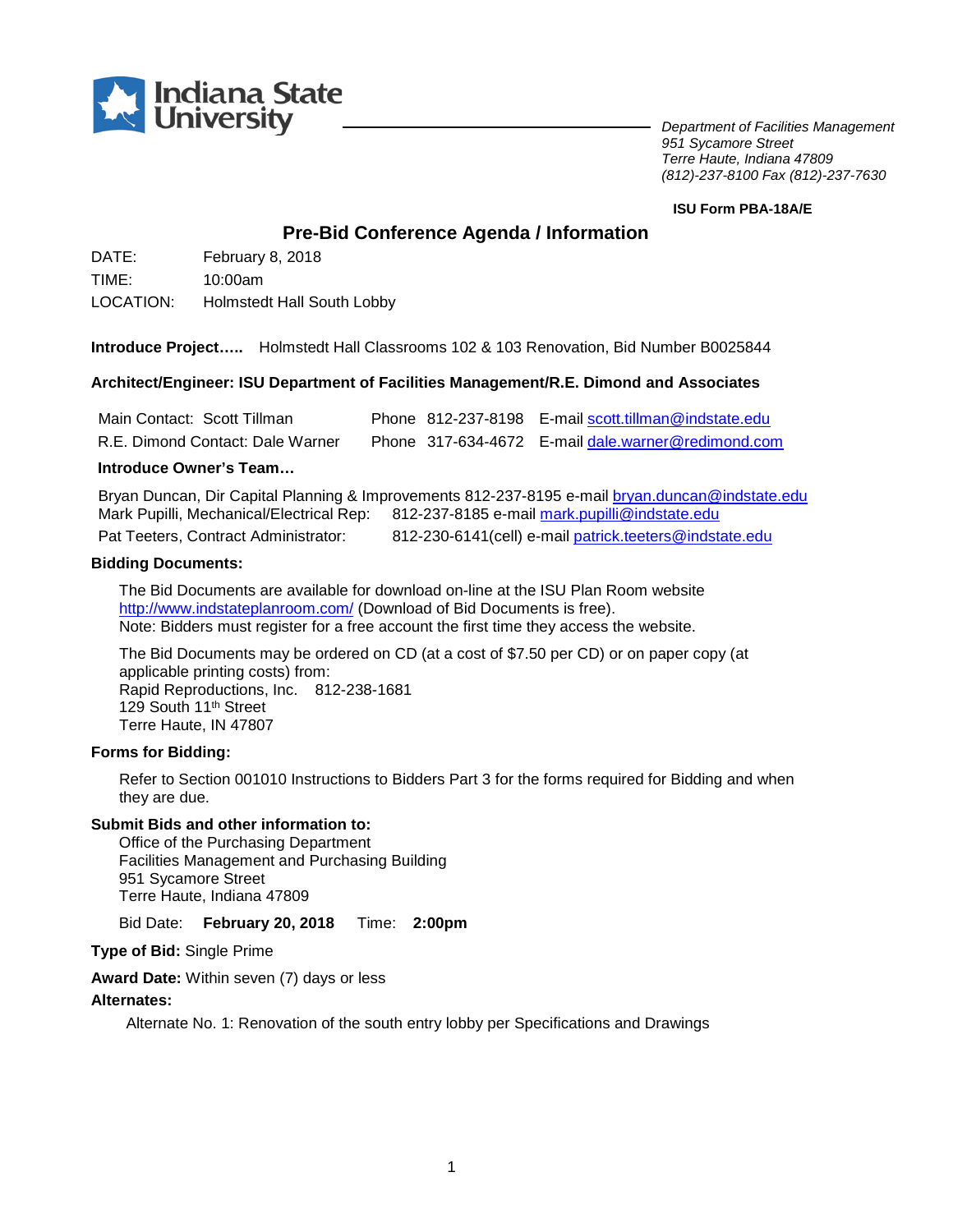#### **Allowances:**

- 1. A \$15,000.00 Allowance shall be included in the Base Bid for Unforeseen Conditions and General Construction Contingency. It is solely at the discretion of the Architect/Engineer/Owner what costs may be applied to this Allowance.
- 2. A \$25,000.00 Allowance shall be included in **Alternate # 1** for furniture selected by the Owner, purchased by the Contractor and installed by the Furniture Vendor. Contractor shall furnish the Owner itemized invoicing from the vendor. A five (5) percent mark-up shall be allowed to the Contractor.

#### **Supplier/Subcontractor list:** Appendix A, submit with Bid

**Unit Prices:** No Unit Prices Requested

#### **Construction Dates:**

The Contractor shall begin Work within seven (7) days after Award preparing submittals and procuring materials. Actual construction work shall begin on May 14, 2018 with all Work substantially completed by August 3, 2018. Final closeout shall be within sixty (60) calendar days thereafter. A warranty walk-thru will be held eleven (11) months from the date of substantial completion.

#### **Tax Exempt (non profit)**

Indiana State University is a Tax Exempt Institution and Indiana Sales Tax for products permanently incorporated in work shall not be included as part of the Bid or on any Application for Payment

#### **Hours of Construction:**

Normal 7:00am-4:00pm Afterhours maybe arranged with the Owner

#### **Permits and fees:**

Include with Bid

#### **Asbestos or other hazardous materials:**

None Anticipated; if suspicious material is encountered, stop work immediately in the area and contact the Owner for clearance or removal.

#### **General Project Information and Requirements:**

Site protection: See Specifications Section 015010 Temporary Facilities for Renovation Projects Material storage: On-site

Parking: See Section 003000 1.07 for requirements

Communication: Job Superintendent shall have a cellular phone.

Fire Protection: See Section 003000 1.09 C for requirements

Salvage: The Owner has the right of first salvage. The Owner will supply a list of any items, not slated for reuse, which the Owner wishes to salvage. All items to be salvaged will be delivered to a location on the ISU campus as directed by the Owner.

Coordination With Owner: A minimum of 48 Hours prior notification of any closings, areas to be blocked off or utility shutdowns.

Smoking Policy: See Section 003000 1.06 for Rules

#### **Diversity Participation:**

Pursuant to I. C. § 5-16-1-7 Indiana State University has established as a goal that at least five percent (5%) of its awarded contracts be let to minority business enterprise, as defined in I.C. § 4- 13-16.5-1. Indiana State University welcomes Bids from minority owned business enterprise (MBE) and women owned business enterprise (WBE). For full information refer to Section 001030 of the Project Manual.

Prime Bidders are encouraged to solicit Bids for subcontractor work from MBE and WBE firms for Indiana State University Project Bids and, whenever qualified and economically feasible, utilize these Bids for submission of the Prime Bid. Report MBE or WBE firms used on the Diversity Participation List Form, contained in Section 001040 of the Project Manual, and submit to the ISU Purchasing office by 12:00pm local time on the first working day following the Bid Opening. The Form may be hand delivered, faxed to 812-237-3599 or e-mailed to [mike.bonnett@indstate.edu](mailto:mike.bonnett@indstate.edu) and [louise.montgomery@indstate.edu](mailto:louise.montgomery@indstate.edu)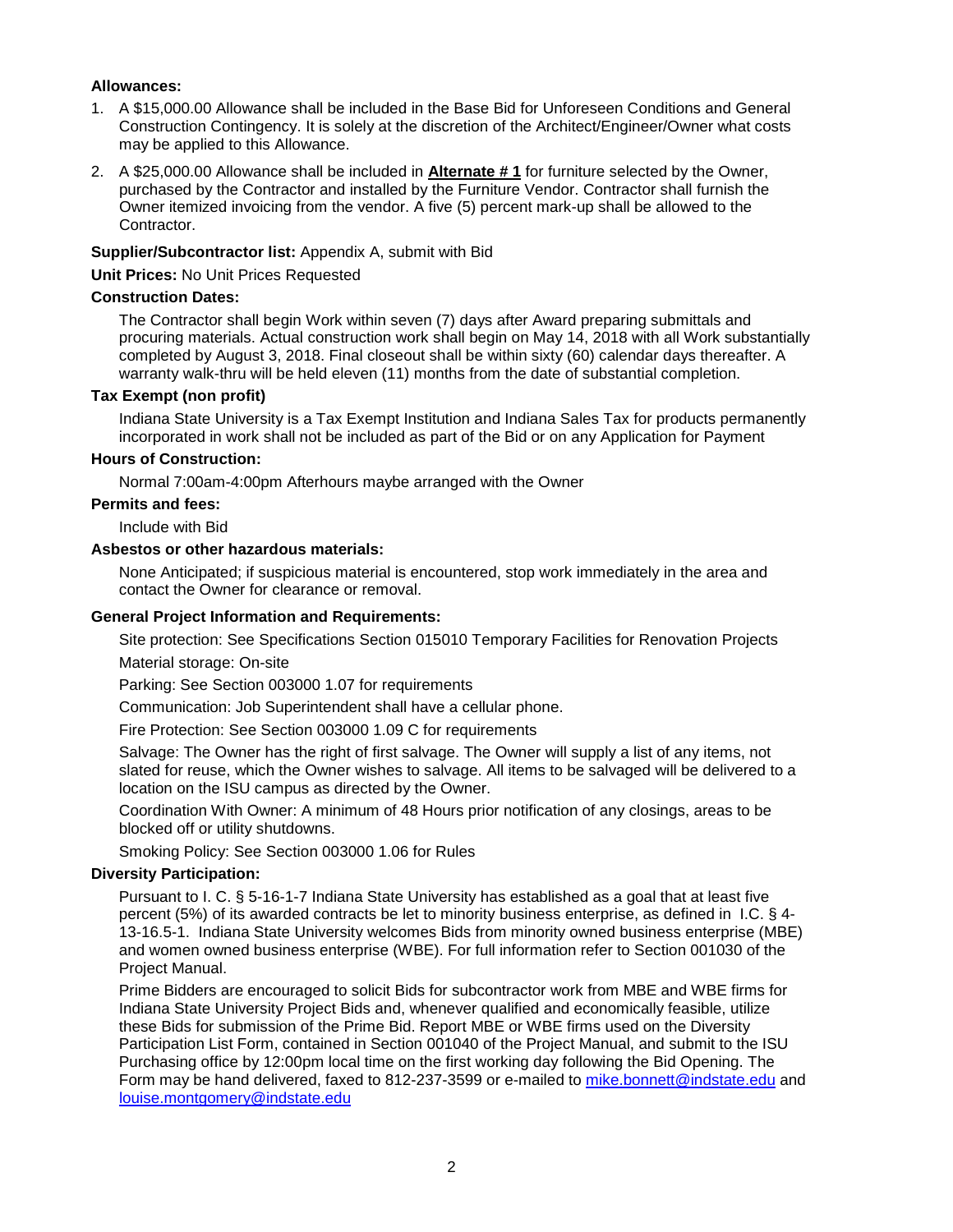A list of registered MBE and WBE firms is available on the ISU Purchasing website at: [https://p11.secure.hostingprod.com/@isupurchasing.org/ssl/SubcontractorTracking/ContractorMaintMenuAdmin](https://p11.secure.hostingprod.com/@isupurchasing.org/ssl/SubcontractorTracking/ContractorMaintMenuAdmin.php) [.php](https://p11.secure.hostingprod.com/@isupurchasing.org/ssl/SubcontractorTracking/ContractorMaintMenuAdmin.php) and on the State of Indiana website at<http://www.in.gov/idoa/mwbe/2743.htm>

#### **Additional Site Visits:**

None Scheduled. Contact Scott Tillman (812-878-4251) to schedule additional visits.

#### **Owner Comments:**

- 1. The building will be occupied throughout the duration of the Project. Extremely noisy work will have to occur on off hours (prior to 7:30am or after 5:00pm). The Bidders shall include any costs for off hour work in their Bid.
- 2. There are active fire alarm devices within the work space. The Contractor shall be required to protect the devices from dirt and dust infiltration. If it is necessary to remove any devices the Contractor shall maintain the continuity of the fire alarm wiring to keep downstream devices in operation.

\_\_\_\_\_\_\_\_\_\_\_\_\_\_\_\_\_\_\_\_\_\_\_\_\_\_\_\_\_\_\_\_\_\_\_\_\_\_\_\_\_\_\_\_\_\_\_\_\_\_\_\_\_\_\_\_\_\_\_\_\_\_\_\_\_\_\_\_\_\_\_\_\_\_\_\_\_\_\_\_\_\_\_

\_\_\_\_\_\_\_\_\_\_\_\_\_\_\_\_\_\_\_\_\_\_\_\_\_\_\_\_\_\_\_\_\_\_\_\_\_\_\_\_\_\_\_\_\_\_\_\_\_\_\_\_\_\_\_\_\_\_\_\_\_\_\_\_\_\_\_\_\_\_\_\_\_\_\_\_\_\_\_\_\_\_\_

\_\_\_\_\_\_\_\_\_\_\_\_\_\_\_\_\_\_\_\_\_\_\_\_\_\_\_\_\_\_\_\_\_\_\_\_\_\_\_\_\_\_\_\_\_\_\_\_\_\_\_\_\_\_\_\_\_\_\_\_\_\_\_\_\_\_\_\_\_\_\_\_\_\_\_\_\_\_\_\_\_\_\_

\_\_\_\_\_\_\_\_\_\_\_\_\_\_\_\_\_\_\_\_\_\_\_\_\_\_\_\_\_\_\_\_\_\_\_\_\_\_\_\_\_\_\_\_\_\_\_\_\_\_\_\_\_\_\_\_\_\_\_\_\_\_\_\_\_\_\_\_\_\_\_\_\_\_\_\_\_\_\_\_\_\_\_

\_\_\_\_\_\_\_\_\_\_\_\_\_\_\_\_\_\_\_\_\_\_\_\_\_\_\_\_\_\_\_\_\_\_\_\_\_\_\_\_\_\_\_\_\_\_\_\_\_\_\_\_\_\_\_\_\_\_\_\_\_\_\_\_\_\_\_\_\_\_\_\_\_\_\_\_\_\_\_\_\_\_\_

\_\_\_\_\_\_\_\_\_\_\_\_\_\_\_\_\_\_\_\_\_\_\_\_\_\_\_\_\_\_\_\_\_\_\_\_\_\_\_\_\_\_\_\_\_\_\_\_\_\_\_\_\_\_\_\_\_\_\_\_\_\_\_\_\_\_\_\_\_\_\_\_\_\_\_\_\_\_\_\_\_\_\_

\_\_\_\_\_\_\_\_\_\_\_\_\_\_\_\_\_\_\_\_\_\_\_\_\_\_\_\_\_\_\_\_\_\_\_\_\_\_\_\_\_\_\_\_\_\_\_\_\_\_\_\_\_\_\_\_\_\_\_\_\_\_\_\_\_\_\_\_\_\_\_\_\_\_\_\_\_\_\_\_\_\_\_

\_\_\_\_\_\_\_\_\_\_\_\_\_\_\_\_\_\_\_\_\_\_\_\_\_\_\_\_\_\_\_\_\_\_\_\_\_\_\_\_\_\_\_\_\_\_\_\_\_\_\_\_\_\_\_\_\_\_\_\_\_\_\_\_\_\_\_\_\_\_\_\_\_\_\_\_\_\_\_\_\_\_\_

\_\_\_\_\_\_\_\_\_\_\_\_\_\_\_\_\_\_\_\_\_\_\_\_\_\_\_\_\_\_\_\_\_\_\_\_\_\_\_\_\_\_\_\_\_\_\_\_\_\_\_\_\_\_\_\_\_\_\_\_\_\_\_\_\_\_\_\_\_\_\_\_\_\_\_\_\_\_\_\_\_\_\_

\_\_\_\_\_\_\_\_\_\_\_\_\_\_\_\_\_\_\_\_\_\_\_\_\_\_\_\_\_\_\_\_\_\_\_\_\_\_\_\_\_\_\_\_\_\_\_\_\_\_\_\_\_\_\_\_\_\_\_\_\_\_\_\_\_\_\_\_\_\_\_\_\_\_\_\_\_\_\_\_\_\_\_

- 3. The ADA Lift may **not** be used for material transport.
- 4. Last day/time for questions is February 15, 2018/4:00pm

#### **Contractor questions:**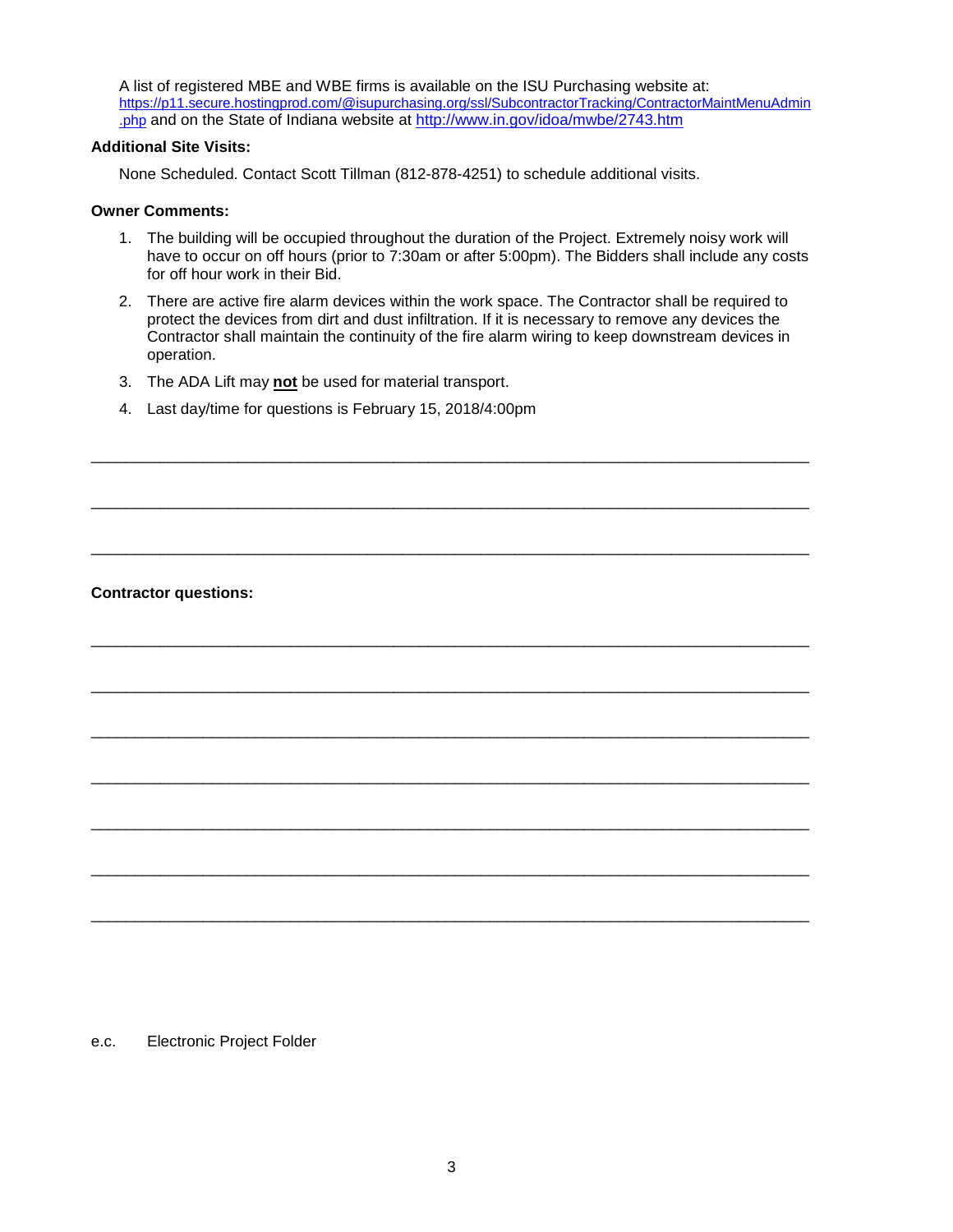# Sign-in Sheet

Meeting: Holmstedt Hall Classroom 102 & 103 Renovations Pre-Bid

Date: February 8, 2018

Time: 10:00am

| Name     | Pat Teeters                             |        |                              |  |
|----------|-----------------------------------------|--------|------------------------------|--|
| Company  | ISU Department of Facilities Management |        |                              |  |
| Phone    | 812-237-8187                            | Fax    | 812-237-7630                 |  |
| Cellular | 812-230-6141                            | E-mail | patrick.teeters@indstate.edu |  |

| Name     | Scott Tillman                                  |        |                            |
|----------|------------------------------------------------|--------|----------------------------|
| Company  | <b>ISU Department of Facilities Management</b> |        |                            |
| Phone    | 812-237-8198                                   | Fax    | 812-237-7630               |
| Cellular | 812-878-4251                                   | E-mail | scott.tillman@indstate.edu |

| Name     |                    |            |                           |
|----------|--------------------|------------|---------------------------|
|          | TONY               | MAJOR      |                           |
| Company  | MSI                | CONST. INC |                           |
| Phone    | $765 - 832 - 2472$ | Fax        | $765 - 828 - 9723$        |
| Cellular | $812 - 249 - 8711$ | E-mail     | Major @ MSI-CONSTRUCTION. |
|          |                    |            | even.                     |

| Name     | JOF<br>MOMO |        |                                     |
|----------|-------------|--------|-------------------------------------|
| Company  | Ivevson     |        |                                     |
| Phone    | $-206-524$  | Fax    |                                     |
| Cellular |             | E-mail | Jamone @thalverson constructionscon |

| Name     | EVAN HARRYER      |        |                      |
|----------|-------------------|--------|----------------------|
| Company  | $CD$ <i>I</i> INC |        |                      |
| Phone    | 812.232.3327      | Fax    | 8/2.232.3825         |
| Cellular | 812,264.<br>9519  | E-mail | EHARRUFED CDIME, NET |

| Name     | Desek Bridge                                     |        |                                  |
|----------|--------------------------------------------------|--------|----------------------------------|
| Company  | Eran - Ryan                                      |        |                                  |
| Phone    | $\mathcal{M}_{\text{int}}$<br>$812 - 232 - 6662$ | Fax    |                                  |
| Cellular |                                                  | E-mail | <u> Sbridge Devan-ryan. Long</u> |
|          | $-77.$                                           |        |                                  |